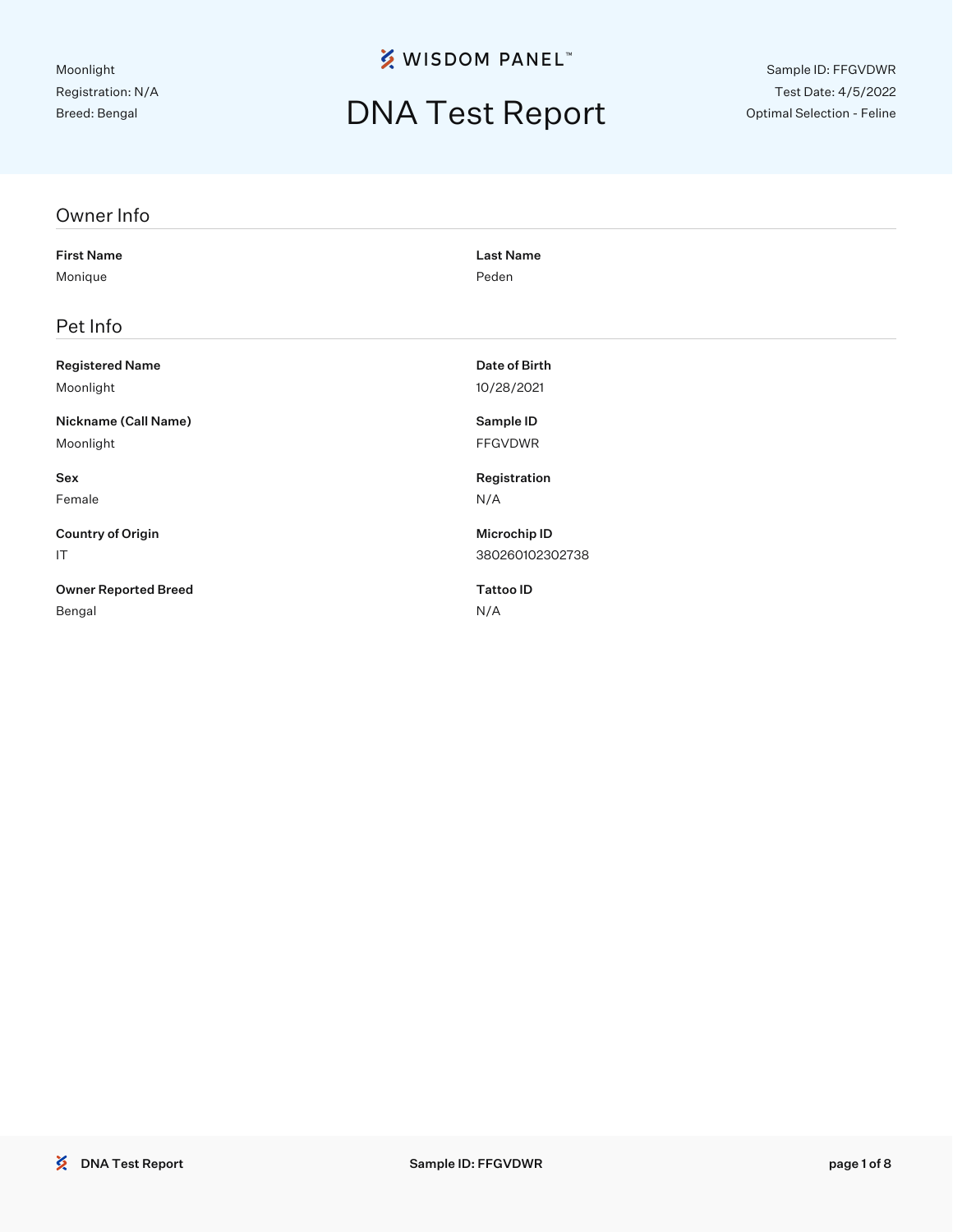## DNA Test Report

Sample ID: FFGVDWR Test Date: 4/5/2022 Optimal Selection - Feline

### Genetic Diversity (Heterozygosity)

#### Moonlight's Percentage of Heterozygosity **Typical Range for Bengals** 28% 31 - 36%

This may make her more susceptible to genetic health complications when compared with other Bengals.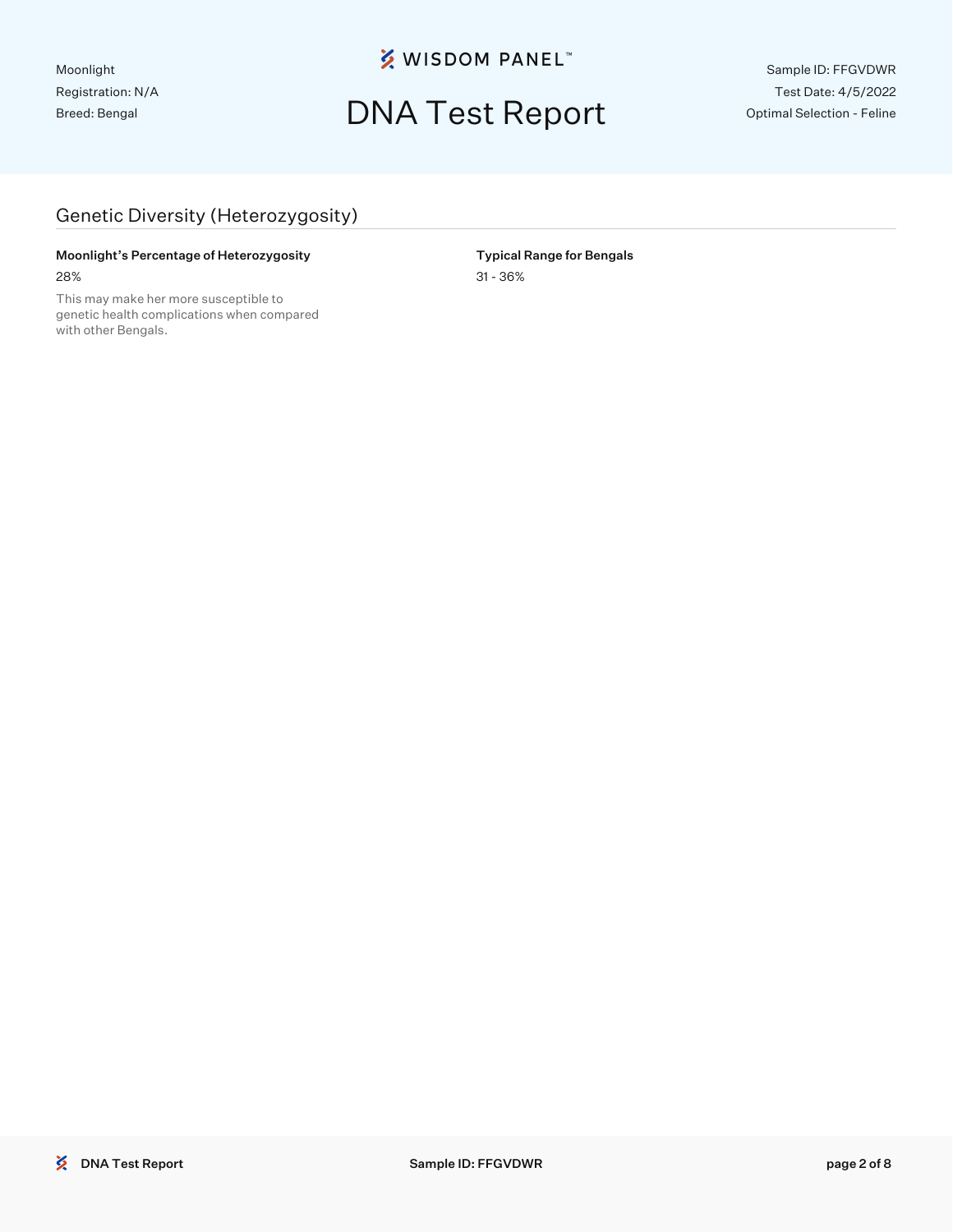Moonlight Registration: N/A Breed: Bengal

## **※ WISDOM PANEL**™

# DNA Test Report

#### Health Conditions Known in This Breed

| <b>Genetic Condition</b>                                                | Gene          | <b>Risk Variant</b> | Copies      | Result  |
|-------------------------------------------------------------------------|---------------|---------------------|-------------|---------|
| Progressive Retinal Atrophy (Discovered in the Abyssinian)              | <b>CEP290</b> | T > G               | $\circ$     | Clear   |
| Progressive Retinal Atrophy (Discovered in the Bengal)                  | KIF3B         | G > A               | 0           | Clear   |
| Pyruvate Kinase Deficiency                                              | <b>PKLR</b>   | G > A               | 0           | Clear   |
| <b>Other Conditions Tested</b>                                          |               |                     |             |         |
| <b>Genetic Condition</b>                                                | Gene          | <b>Risk Variant</b> | Copies      | Result  |
| Factor XII Deficiency (Variant 2)                                       | F12           | <b>Deletion</b>     | 1           | Notable |
| Acute Intermittent Porphyria (Variant 1)                                | <b>HMBS</b>   | Deletion            | $\circ$     | Clear   |
| Acute Intermittent Porphyria (Variant 2)                                | <b>HMBS</b>   | G > A               | $\mathsf O$ | Clear   |
| Acute Intermittent Porphyria (Variant 3)                                | <b>HMBS</b>   | Insertion           | $\circ$     | Clear   |
| Acute Intermittent Porphyria (Variant 4)                                | <b>HMBS</b>   | Deletion            | 0           | Clear   |
| Acute Intermittent Porphyria (Variant 5)                                | <b>HMBS</b>   | G > A               | $\circ$     | Clear   |
| Autoimmune Lymphoproliferative Syndrome                                 | <b>FASL</b>   | Insertion           | 0           | Clear   |
| Burmese Head Defect (Discovered in the Burmese)                         | ALX1          | Deletion            | $\circ$     | Clear   |
| Chediak-Higashi Syndrome (Discovered in the Persian)                    | <b>LYST</b>   | Insertion           | 0           | Clear   |
| Congenital Adrenal Hyperplasia                                          | CYP11B1       | G > A               | $\circ$     | Clear   |
| Congenital Erythropoietic Porphyria                                     | <b>UROS</b>   | G > A               | O           | Clear   |
| Congenital Myasthenic Syndrome (Discovered in the Devon Rex and Sphynx) | COLQ          | G > A               | O           | Clear   |
| Cystinuria Type 1A                                                      | SCL3A1        | C > T               | $\mathsf O$ | Clear   |
| Cystinuria Type B (Variant 1)                                           | SCL7A9        | C > T               | $\mathsf O$ | Clear   |
| Cystinuria Type B (Variant 2)                                           | SCL7A9        | G > A               | $\mathsf O$ | Clear   |
| Cystinuria Type B (Variant 3)                                           | SCL7A9        | T > A               | $\mathsf O$ | Clear   |
| Dihydropyrimidinase Deficiency                                          | <b>DPYS</b>   | G > A               | $\mathsf O$ | Clear   |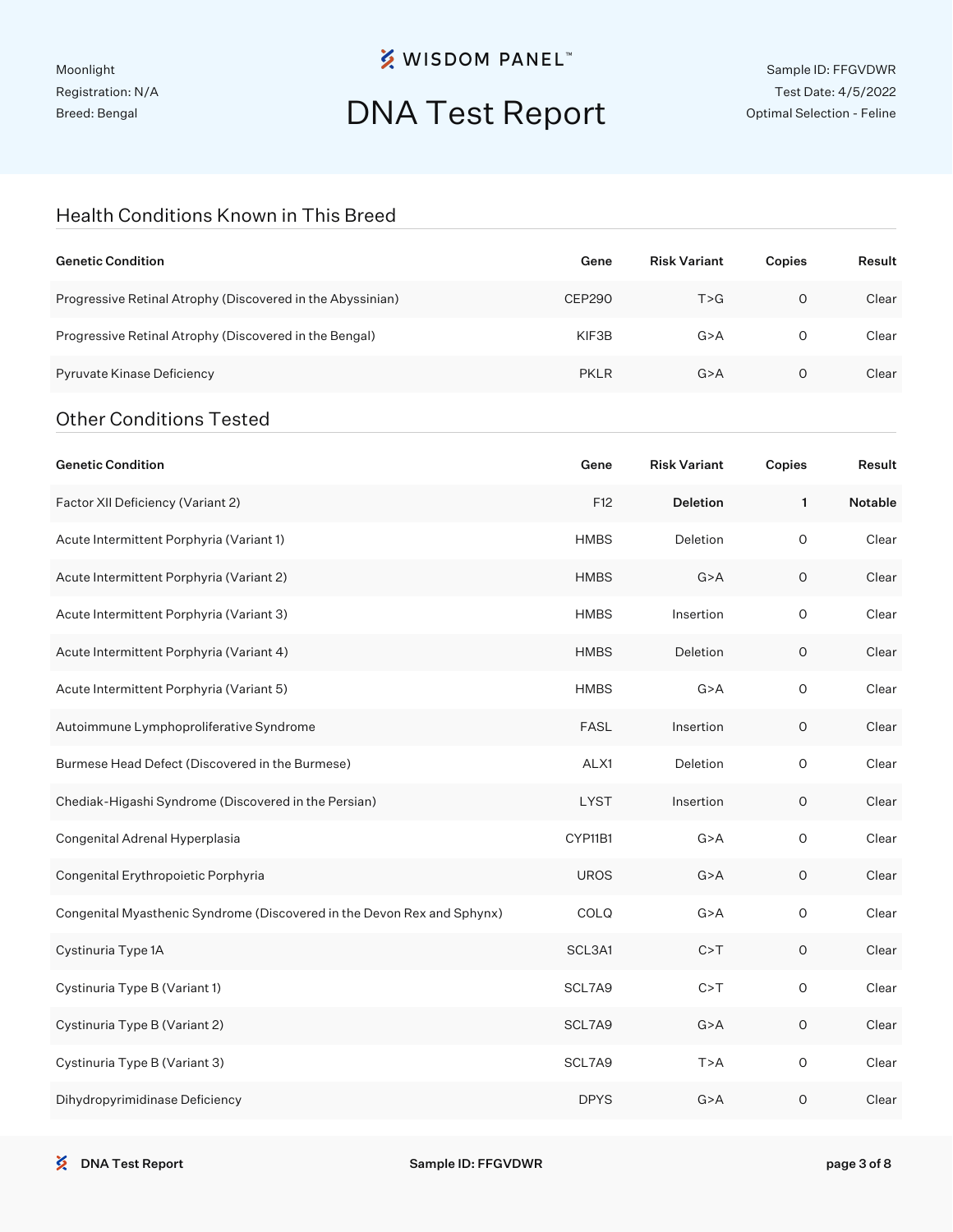# DNA Test Report

### Other Conditions Tested (continued)

| <b>Genetic Condition</b>                                               | Gene           | <b>Risk Variant</b> | Copies              | Result |
|------------------------------------------------------------------------|----------------|---------------------|---------------------|--------|
| Earfold and Osteochondrodysplasia (Discovered in the Scottish Fold)    | TRPV4          | G > T               | $\circ$             | Clear  |
| Factor XII Deficiency (Variant 1)                                      | F12            | Deletion            | $\circ$             | Clear  |
| Familial Episodic Hypokalemic Polymyopathy (Discovered in the Burmese) | WNK4           | C > T               | $\mathsf O$         | Clear  |
| Glutaric Aciduria Type II                                              | <b>ETFDH</b>   | T > G               | $\circ$             | Clear  |
| Glycogen Storage Disease (Discovered in the Norwegian Forest Cat)      | GBE1           | Insertion           | 0                   | Clear  |
| GM1 Gangliosidosis                                                     | GLB1           | G > C               | $\circ$             | Clear  |
| GM2 Gangliosidosis                                                     | GM2A           | Deletion            | $\mathsf O$         | Clear  |
| GM2 Gangliosidosis Type II (Discovered in Domestic Shorthair cats)     | <b>HEXB</b>    | Insertion           | $\circ$             | Clear  |
| GM2 Gangliosidosis Type II (Discovered in Japanese domestic cats)      | <b>HEXB</b>    | C > T               | $\mathsf O$         | Clear  |
| GM2 Gangliosidosis Type II (Discovered in the Burmese)                 | <b>HEXB</b>    | 0 > 0               | $\circ$             | Clear  |
| Hemophilia B (Variant 1)                                               | F <sub>9</sub> | C > T               | $\mathsf O$         | Clear  |
| Hemophilia B (Variant 2)                                               | F <sub>9</sub> | G > A               | $\mathsf O$         | Clear  |
| Hyperoxaluria Type II                                                  | <b>GRHPR</b>   | G > A               | $\mathsf O$         | Clear  |
| Hypertrophic Cardiomyopathy (Discovered in the Maine Coon)             | <b>MYBPC</b>   | G > C               | $\mathsf O$         | Clear  |
| Hypertrophic Cardiomyopathy (Discovered in the Ragdoll)                | <b>MYBPC</b>   | C > T               | $\mathsf O$         | Clear  |
| Hypotrichosis (Discovered in the Birman)                               | FOXN1          | Deletion            | $\circ$             | Clear  |
| Lipoprotein Lipase Deficiency                                          | <b>LPL</b>     | G > A               | $\mathsf O$         | Clear  |
| <b>MDR1 Medication Sensitivity</b>                                     | ABCB1          | Deletion            | 0                   | Clear  |
| Mucopolysaccharidosis Type I                                           | <b>IDUA</b>    | Deletion            | $\mathsf O$         | Clear  |
| Mucopolysaccharidosis Type VI                                          | ARSB           | T > C               | $\mathsf{O}\xspace$ | Clear  |
| Mucopolysaccharidosis Type VI Modifier                                 | ARSB           | G > A               | $\mathsf O$         | Clear  |
| Mucopolysaccharidosis Type VII (Variant 1)                             | <b>GUSB</b>    | G > A               | $\mathsf O$         | Clear  |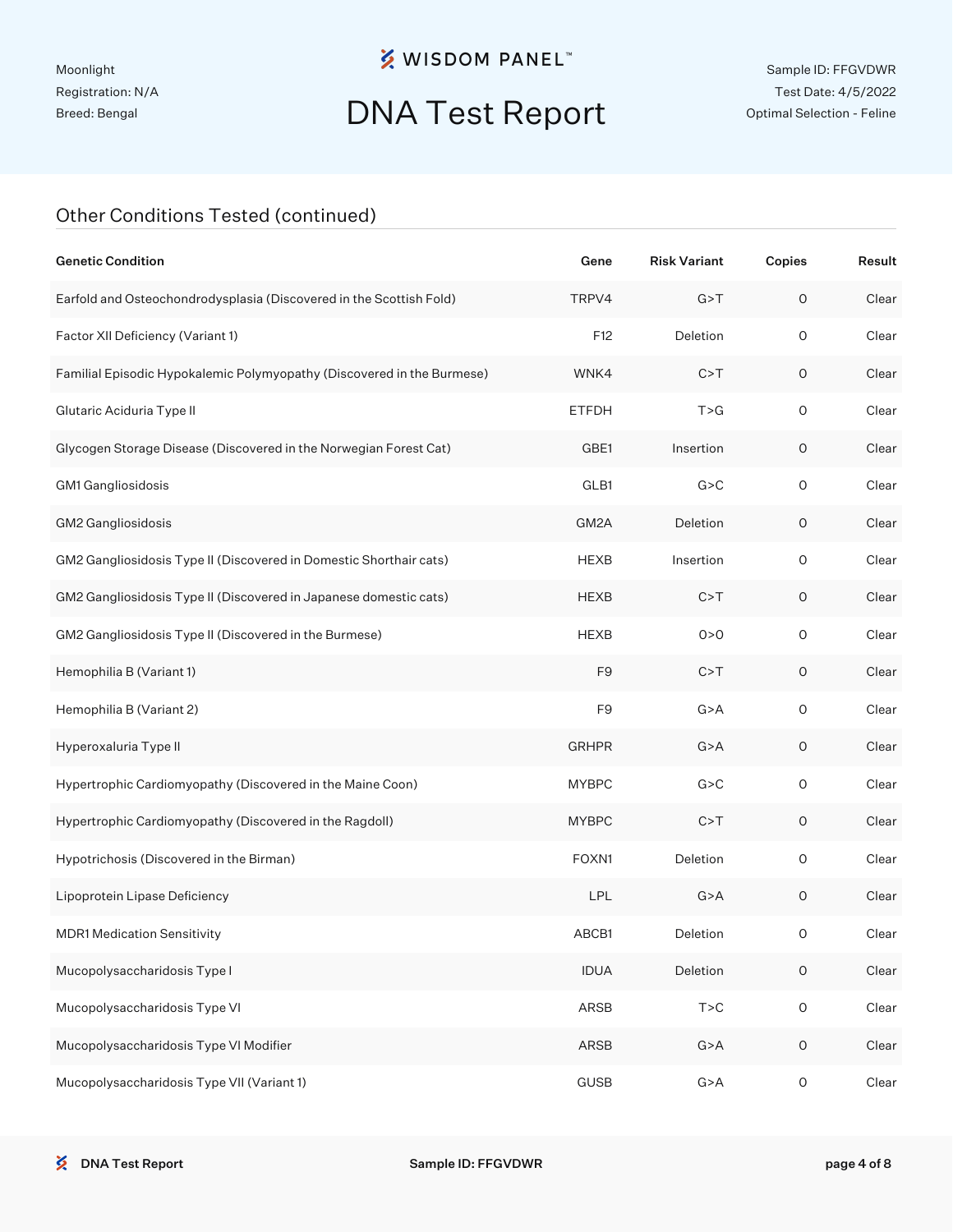Moonlight Registration: N/A Breed: Bengal

## **※ WISDOM PANEL**™

# DNA Test Report

Sample ID: FFGVDWR Test Date: 4/5/2022 Optimal Selection - Feline

### Other Conditions Tested (continued)

| <b>Genetic Condition</b>                                | Gene              | <b>Risk Variant</b> | Copies  | Result |
|---------------------------------------------------------|-------------------|---------------------|---------|--------|
| Mucopolysaccharidosis Type VII (Variant 2)              | <b>USB</b>        | C > T               | $\circ$ | Clear  |
| Myotonia Congenita                                      | CLCN <sub>1</sub> | G > T               | 0       | Clear  |
| Polycystic Kidney Disease (PKD)                         | PKD1              | C > A               | 0       | Clear  |
| Progressive Retinal Atrophy (Discovered in the Persian) | AIPL1             | C > T               | 0       | Clear  |
| Sphingomyelinosis (Variant 1)                           | NPC <sub>1</sub>  | G > C               | $\circ$ | Clear  |
| Sphingomyelinosis (Variant 2)                           | NPC <sub>2</sub>  | G > A               | 0       | Clear  |
| Spinal Muscular Atrophy (Discovered in the Maine Coon)  | LIX1              | Deletion            | 0       | Clear  |
| Vitamin D-Dependent Rickets                             | CYP27B1           | G > T               | 0       | Clear  |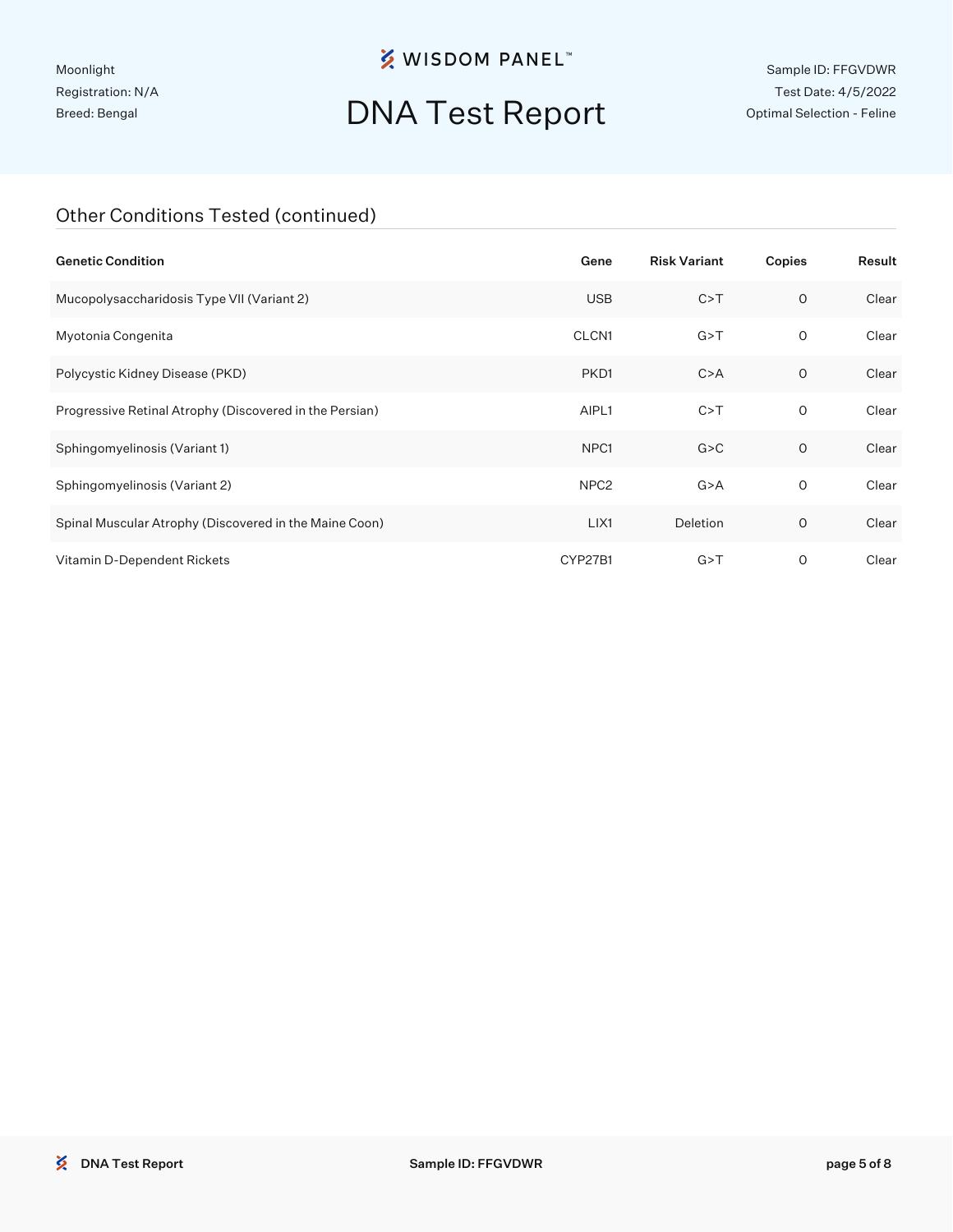## DNA Test Report

## Blood Type Blood Type Genotype Genotype  $A$  and  $A/A$ (Most common) **Transfusion Risk Breeding Risk Breeding Risk Breeding Risk** Breeding Risk Breeding Risk Moderate Low Moonlight has the most common blood type. She can be transfused with Type A blood. If breeding, Moonlight has a low risk of blood type incompatibility with nursing kittens. Variant Tested Description Copies b variant 1 (Common b variant) 0 b variant 2 (Discovered in Turkish breeds) 0 b variant 3 (Discovered in Ragdolls) 0 c variant - Causes AB Blood Type (Discovered in Ragdolls) 0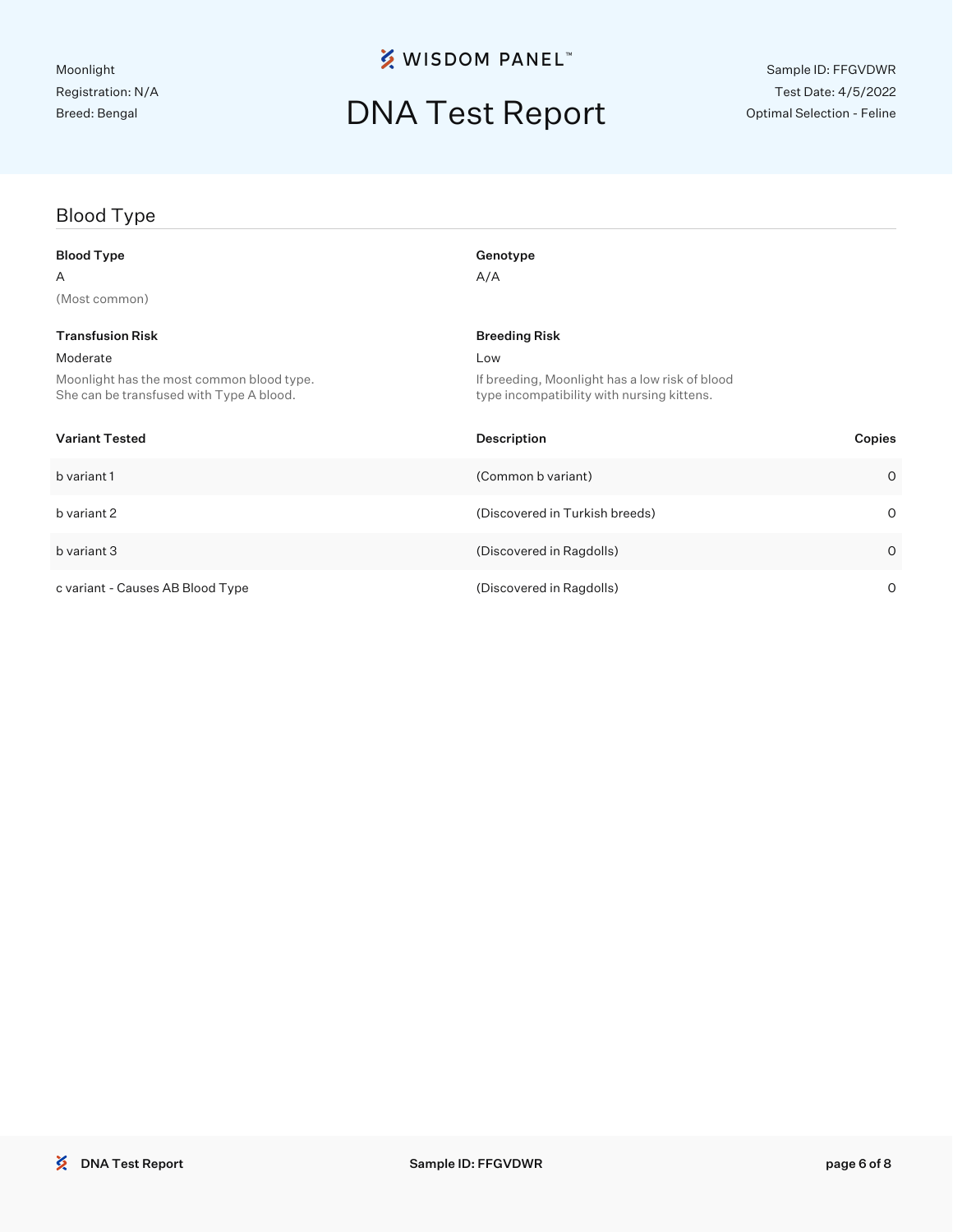# DNA Test Report

#### Coat Color

| <b>Genetic Trait</b>                                    | Gene          | Variant                     | Copies      | Result                              |
|---------------------------------------------------------|---------------|-----------------------------|-------------|-------------------------------------|
| Charcoal (Discovered in the Bengal)                     | ASIP          | $A^{Pb}$                    | $\mathsf O$ | No effect                           |
| Solid Color                                             | ASIP          | a                           | $\mathsf O$ | Banded hairs, tabby patterns likely |
| Gloving (Discovered in the Birman)                      | KIT           | w <sup>g</sup>              | $\mathsf O$ | No effect                           |
| Partial and Full White                                  | KIT           | W or w <sup>s</sup>         | $\mathsf O$ | No effect                           |
| Amber (Discovered in the Norwegian<br>Forest Cat)       | MC1R          | ${\bf e}$                   | $\mathsf O$ | No effect                           |
| Russet (Discovered in the Burmese)                      | MC1R          | $e^{r}$                     | O           | No effect                           |
| Dilution                                                | <b>MLPH</b>   | d                           | $\mathsf O$ | No effect                           |
| Albinism (Discovered in Oriental breeds)                | <b>TYR</b>    | $c^a$                       | $\mathsf O$ | No effect                           |
| Colorpoint (Discovered in the Burmese)                  | <b>TYR</b>    | $\mathrm{c}^{\mathrm{\,b}}$ | $\mathsf O$ | No effect                           |
| Colorpoint (Discovered in the Siamese)                  | <b>TYR</b>    | $\mathtt{c}^{\,\text{s}}$   | $\mathsf O$ | No effect                           |
| Mocha (Discovered in the Burmese)                       | <b>TYR</b>    | $c^{m}$                     | $\mathsf O$ | No effect                           |
| Chocolate                                               | <b>TYRP</b>   | b                           | $\mathsf O$ | No effect                           |
| Cinnamon                                                | <b>TYRP</b>   | $b^{\dagger}$               | $\mathsf O$ | No effect                           |
| Coat Type                                               |               |                             |             |                                     |
| <b>Genetic Trait</b>                                    | Gene          | Variant                     | Copies      | Result                              |
| Long Hair (Discovered in many breeds)                   | FGF5          | M4                          | $\mathsf O$ | No effect                           |
| Long Hair (Discovered in the Norwegian<br>Forest Cat)   | FGF5          | M <sub>2</sub>              | $\mathsf O$ | No effect                           |
| Long Hair (Discovered in the Ragdoll and<br>Maine Coon) | FGF5          | M <sub>3</sub>              | $\mathsf O$ | No effect                           |
| Long Hair (Discovered in the Ragdoll)                   | FGF5          | M <sub>1</sub>              | 0           | No effect                           |
| Lykoi Coat (Variant 1)                                  | $\mathsf{HR}$ | $\mathsf{hr}^{\mathsf{Ca}}$ | $\mathsf O$ | No effect                           |

Lykoi Coat (Variant 2) **HR** hr<sup>VA</sup> 0 0 No effect